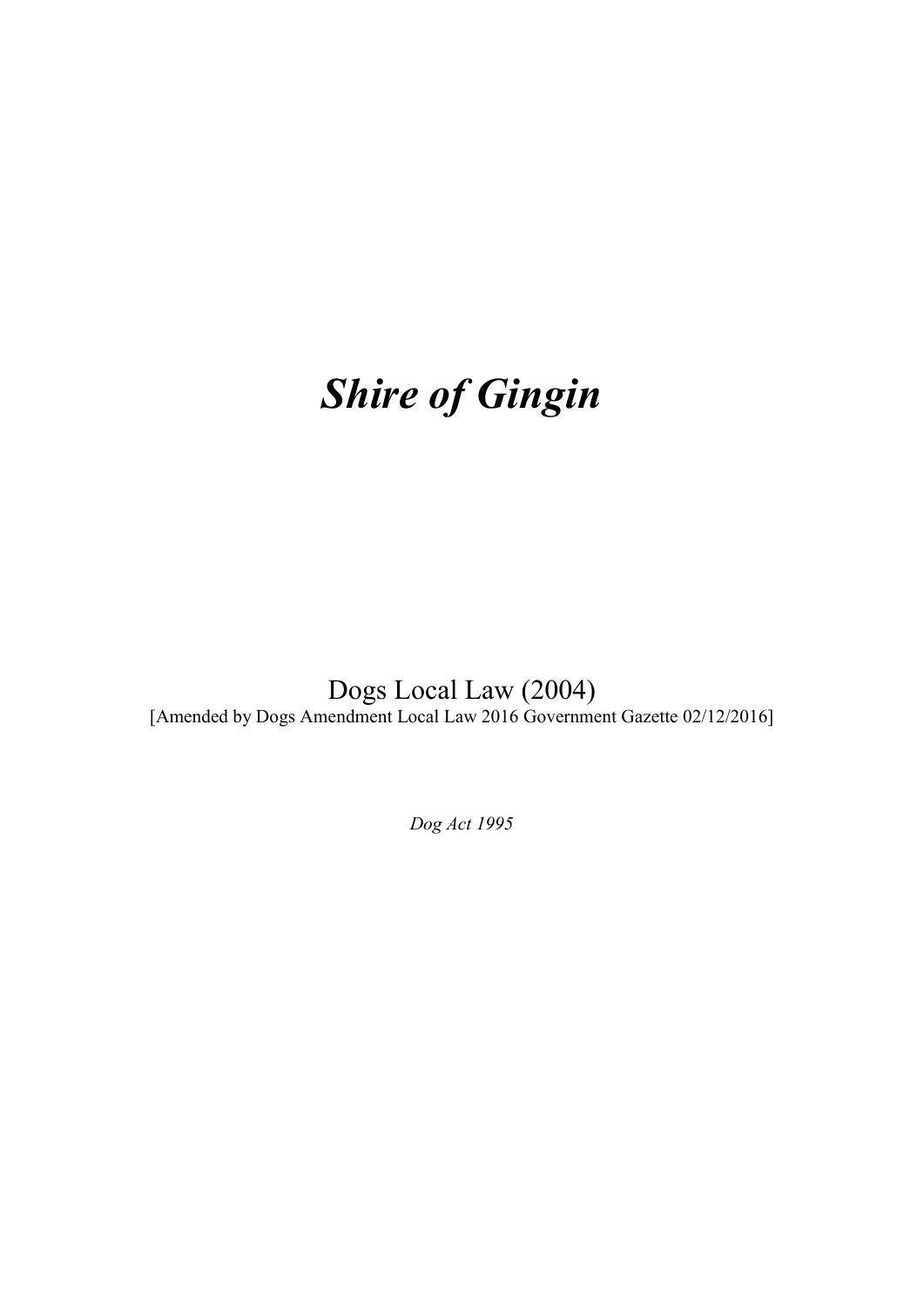# TABLE OF CONTENTS

| 1.1                                                            |  |
|----------------------------------------------------------------|--|
| 1.2                                                            |  |
| 1.3                                                            |  |
| 1.4                                                            |  |
|                                                                |  |
| 2.1                                                            |  |
| 2.2                                                            |  |
| 2.3                                                            |  |
| 2.4                                                            |  |
| PART 3 - REQUIREMENTS AND LIMITATIONS ON THE KEEPING OF DOGS 3 |  |
| 3.1                                                            |  |
| 3.2                                                            |  |
|                                                                |  |
| 4.1                                                            |  |
| 4.2                                                            |  |
| 4.3                                                            |  |
| 4.4                                                            |  |
| 4.5                                                            |  |
| 4.6                                                            |  |
| 4.7                                                            |  |
| 4.8                                                            |  |
| 4.9                                                            |  |
| 4.10                                                           |  |
| 4.11                                                           |  |
| 4.12                                                           |  |
| 4.13                                                           |  |
| 4.14                                                           |  |
| 4.15                                                           |  |
| 4.16                                                           |  |
|                                                                |  |
| 5.1                                                            |  |
|                                                                |  |
| 6.1                                                            |  |
| 6.2                                                            |  |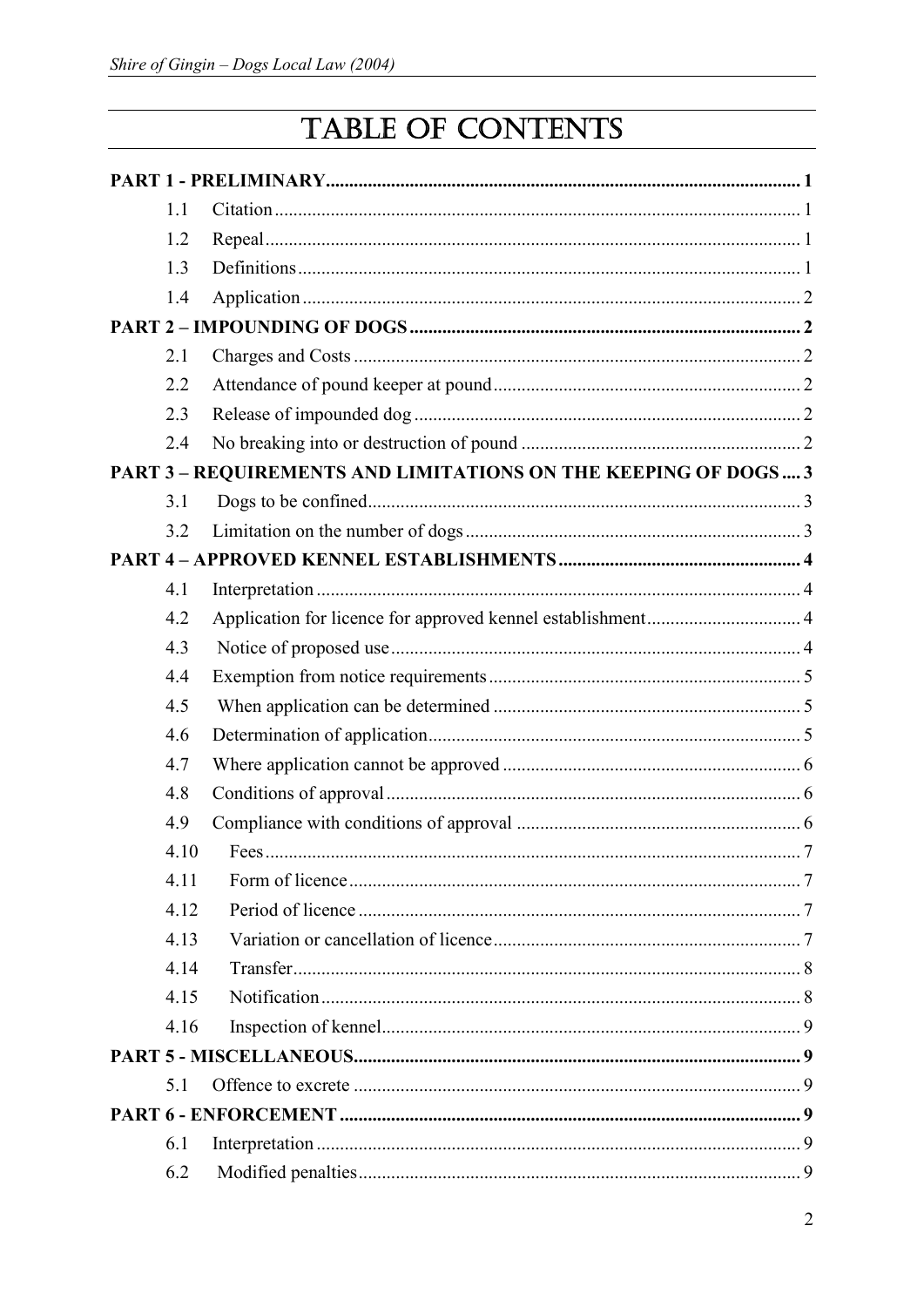| 6.4 |  |
|-----|--|
|     |  |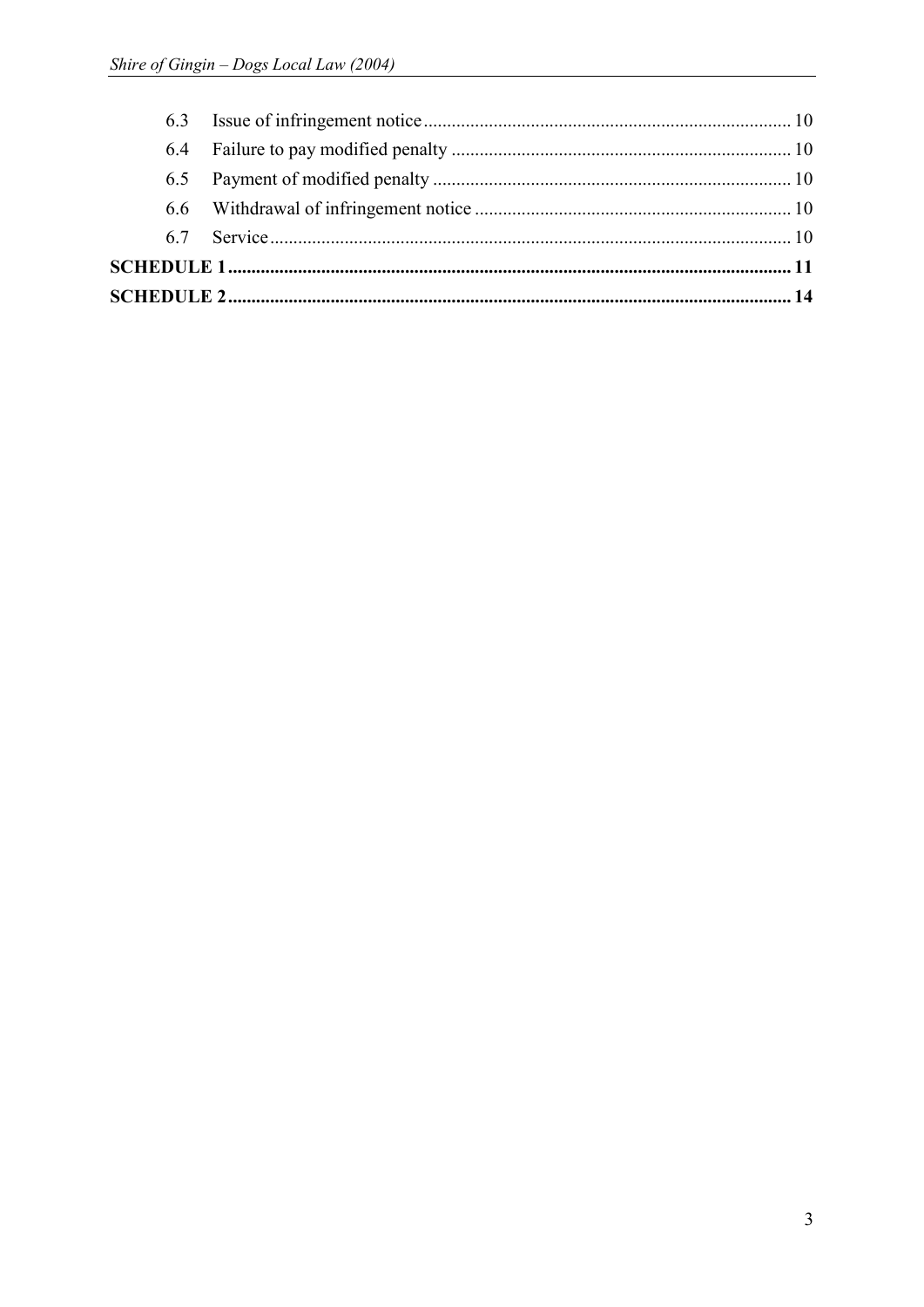# *Dog Act 1976 Local Government Act 1995*

#### Shire of Gingin

# **DOGS LOCAL LAW (2004)**

Under the powers conferred by the Local Government Act 1995 and under all other powers enabling it, the Council of the Shire of Gingin resolved on 21st day of October 2003 to make the following local law.

# **PART 1 - PRELIMINARY**

# **1.1 Citation**

This local law may be cited as the Shire of Gingin Dogs Local Law (2004).

# **1.2 Repeal**

The Shire of Gingin Local Law relating to Dogs published in the Government Gazette on 5 January 1999 is repealed.

# **1.3 Definitions**

In this local law unless the context otherwise requires -

"Act" means the Dog Act 1976;

"authorised person" means a person authorised by the local government to perform all or any of the functions conferred on an authorised person under this local law;

"CEO" means the Chief Executive Officer of the local government;

"district" means the district of the local government

"General Rural" means any area zoned as General Rural under the local government's Local Planning Scheme

"local government" means the Shire of Gingin;

"local planning scheme" means a local planning scheme of the local government made under the *Planning and Development Act 2005*

"pound keeper" means a person authorised by the local government to perform all or any of the functions conferred on a "pound keeper" under this local law;

"Regulations" means the Dog Regulations 1976;

"thoroughfare" has the meaning given to it in section 1.4 of the Local Government Act 1995; and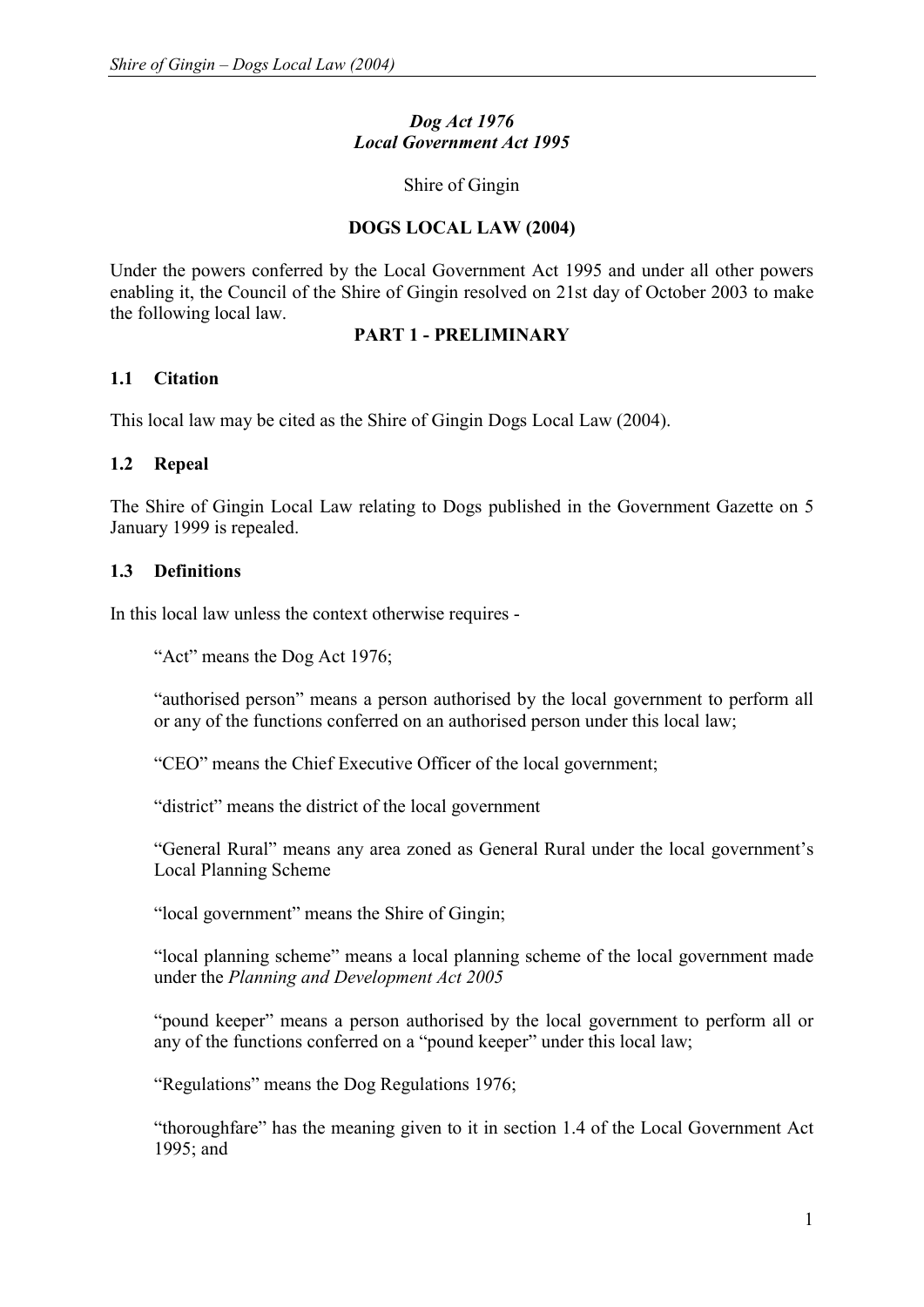"townsite" means the townsites of Gingin, Guilderton, Lancelin, Ledge Point and Seabird which are-

- (a) Constituted under section 26(2) of the Land Administration Act 1997; or
- (b) Referred to in clause 37 of Schedule 9.3 of the Local Government Act 1995

# **1.4 Application**

This local law applies throughout the district.

# **PART 2 – IMPOUNDING OF DOGS**

#### **2.1 Charges and Costs**

The following are to be imposed and determined by the local government under sections 6.16 - 6.19 of the *Local Government Act 1995* -

- (a) the charges to be levied under section 29(4) of the Act relating to the seizure and impounding of a dog;
- (b) the additional fee payable under section 29(4) of the Act where a dog is released at a time or on a day other than those determined under clause 2.2; and
- (c) the costs of the destruction and the disposal of a dog referred to in section 29(15) of the Act.

# **2.2 Attendance of pound keeper at pound**

The pound keeper is to be in attendance at the pound for the release of dogs at the times and on the days of the week as are determined by the CEO.

#### **2.3 Release of impounded dog**

- (1) A claim for the release of a dog seized and impounded is to be made to the pound keeper or in the absence of the pound keeper, to the CEO.
- (2) The pound keeper is not to release a dog seized and impounded to any person unless that person has produced, to the satisfaction of the pound keeper, satisfactory evidence -
	- (a) of her or his ownership of the dog or of her or his authority to take delivery of it; or
	- (b) that he or she is the person identified as the owner on a microchip implanted in the dog.

# **2.4 No breaking into or destruction of pound**

A person who -

(a) unless he or she is the pound keeper or a person authorised to do so, releases or attempts to release a dog from a pound; or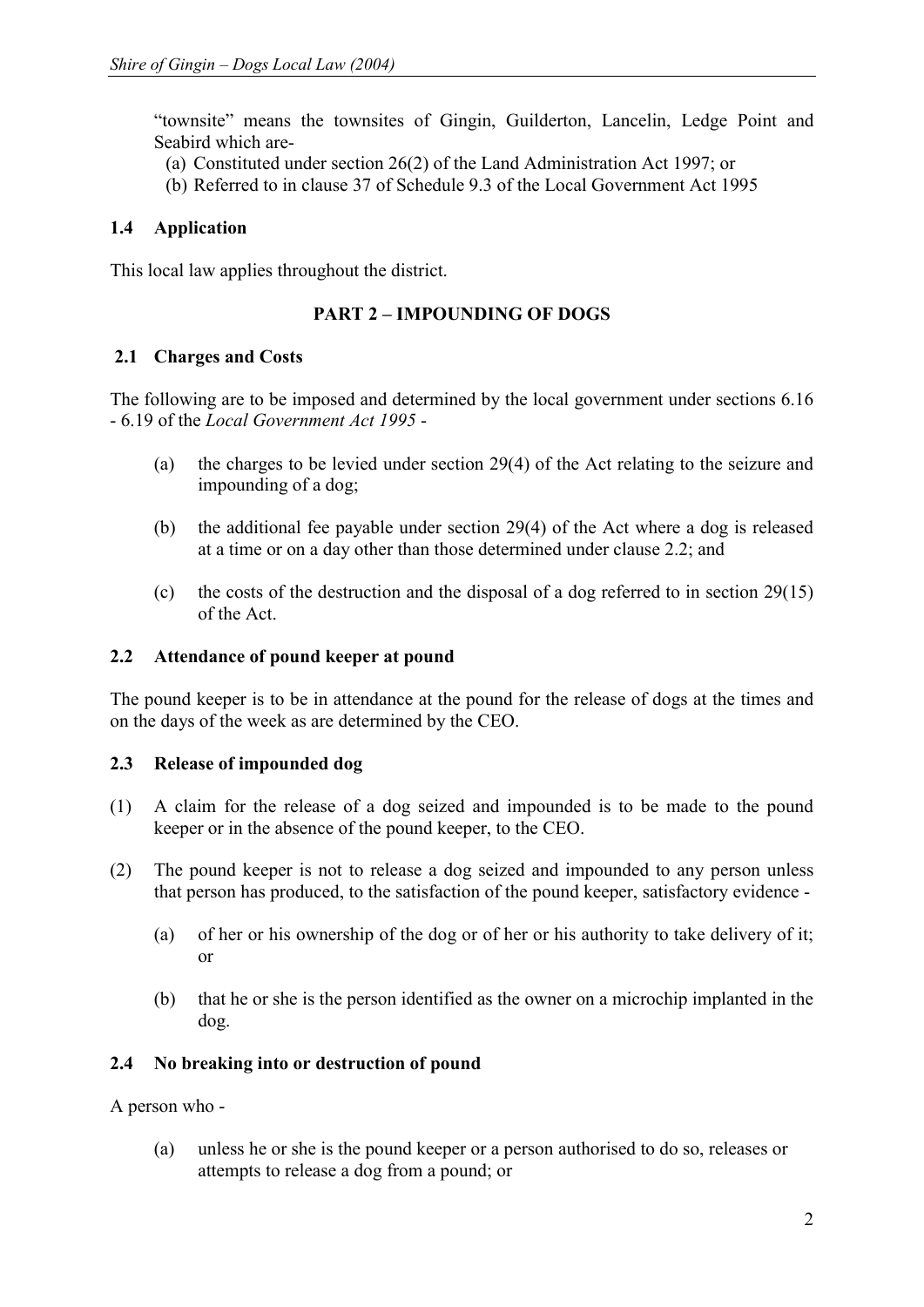- (b) destroys, breaks into, damages or in any way interferes with or renders not dogproof -
- (i) any pound; or
- (ii) any vehicle or container used for the purpose of catching, holding or conveying a seized dog,

commits an offence.

**Penalty:** Where the dog is a dangerous dog, \$2,000; otherwise \$1,000.

# **PART 3 – REQUIREMENTS AND LIMITATIONS ON THE KEEPING OF DOGS**

#### **3.1 Dogs to be confined**

- (1) An occupier of premises on which a dog is kept must
	- (a) cause a portion of the premises on which the dog is kept to be fenced in a manner capable of confining the dog;
	- (b) ensure the fence used to confine the dog and every gate or door in the fence is of a type, height and construction which having regard to the breed, age, size and physical condition of the dog is capable of preventing the dog at all times from passing over, under or through it;
	- (c) ensure that every gate or door in the fence is kept closed at all times when the dog is on the premises and is fitted with a proper latch or other means of fastening it;
	- (d) maintain the fence and all gates and doors in the fence in good order and condition; and
	- (e) where no part of the premises consists of open space, yard or garden or there is no open space or garden or yard of which the occupier has exclusive use or occupation, ensure that other means exist on the premises (other than the tethering of the dog) for effectively confining the dog within the premises.
- (2) Where an occupier fails to comply with subclause (1), he or she commits an offence.

**Penalty:** Where the dog kept is a dangerous dog, \$2,000; otherwise \$1,000.

#### **3.2 Limitation on the number of dogs**

- (1) This clause does not apply to premises which have been
	- (a) licensed under Part 4 as an approved kennel establishment; or
	- (b) granted an exemption under section 26(3) of the Act.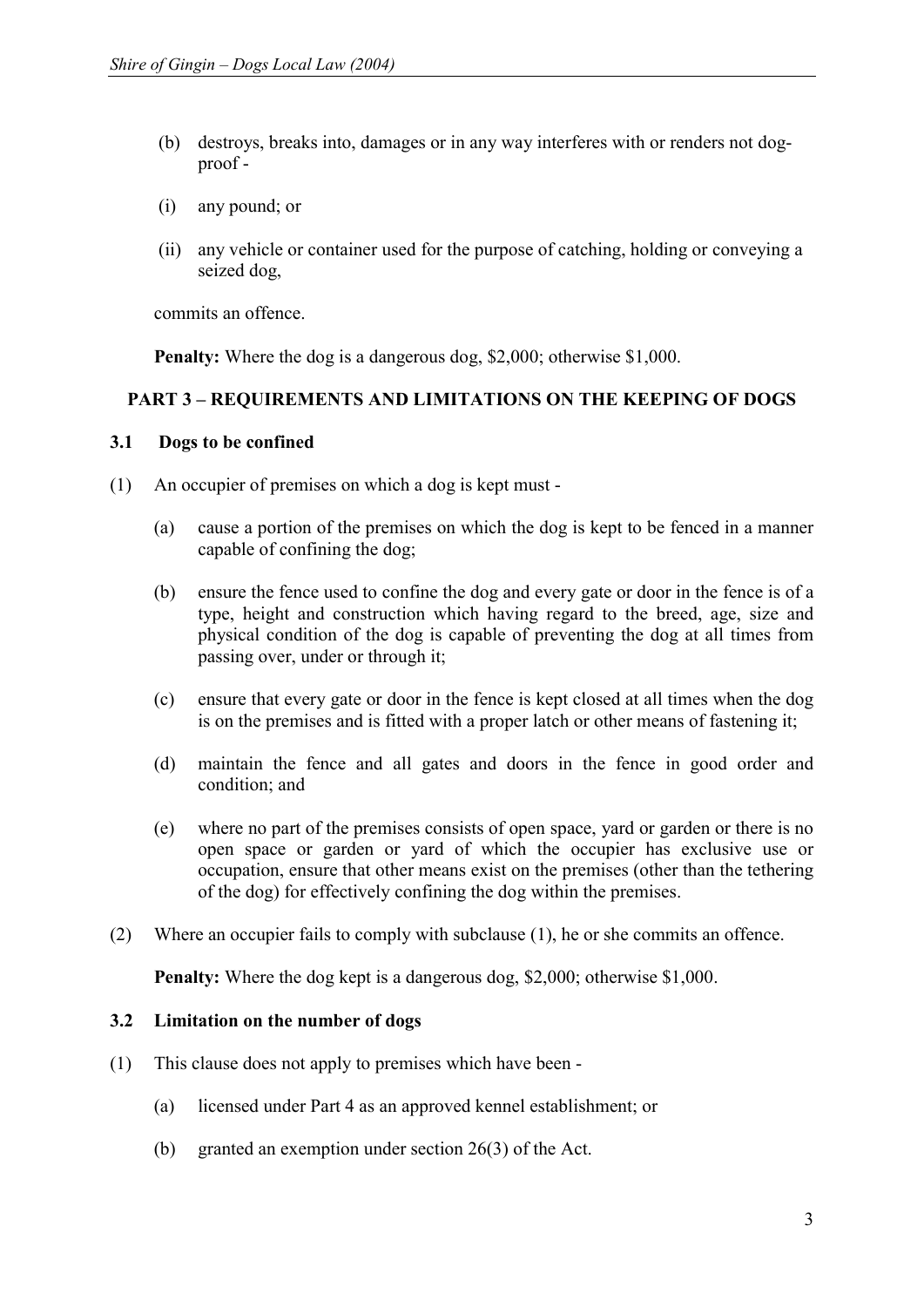- (2) The limit on the number of dogs which may be kept on any premises is, for the purpose of section 26(4) of the Act -
	- (a) 2 dogs over the age of 3 months and the young of those dogs under that age if the premises are situated within a townsite or any other area that is not zoned General Rural under the local planning scheme; or
	- (b) 6 dogs over the age of 3 months and the young of those dogs under that age if the premises are zoned General Rural under the local planning scheme.

# **PART 4 – APPROVED KENNEL ESTABLISHMENTS**

# **4.1 Interpretation**

In this Part and in Schedule 1 -

"licence" means a licence to keep an approved kennel establishment on premises;

"licensee" means the holder of a licence;

"premises", in addition to the meaning given to it in section 3 of the Act, means the premises described in the application for a licence; and

"transferee" means a person who applies for the transfer of a licence to her or him under clause 4.14.

# **4.2 Application for licence for approved kennel establishment**

An application for a licence must be made in the form as determined by the local government from time to time, and must be lodged with the local government together with -

- (a) a copy of a determination on application for planning approval granting approval for an animal establishment (if required by the local government);
- (b) plans and specifications of the kennel establishment, including a site plan;
- (c) copies of the notices to be given under clause 4.3;
- (d) written evidence that either the applicant or another person who will have the charge of the dogs, will reside on the premises or, in the opinion of the local government, sufficiently close to the premises so as to control the dogs and so as to ensure their health and welfare;
- (e) a written acknowledgement that the applicant has read and agrees to comply with any code of practice relating to the keeping of dogs nominated by the local government; and
- (f) the fee for the application for a licence referred to in clause 4.10(1).

# **4.3 Notice of proposed use**

(1) An applicant for a licence must give notice of the proposed use of the premises as an approved kennel establishment after the application for a licence has been lodged –

(a) once in a newspaper circulating in the district; and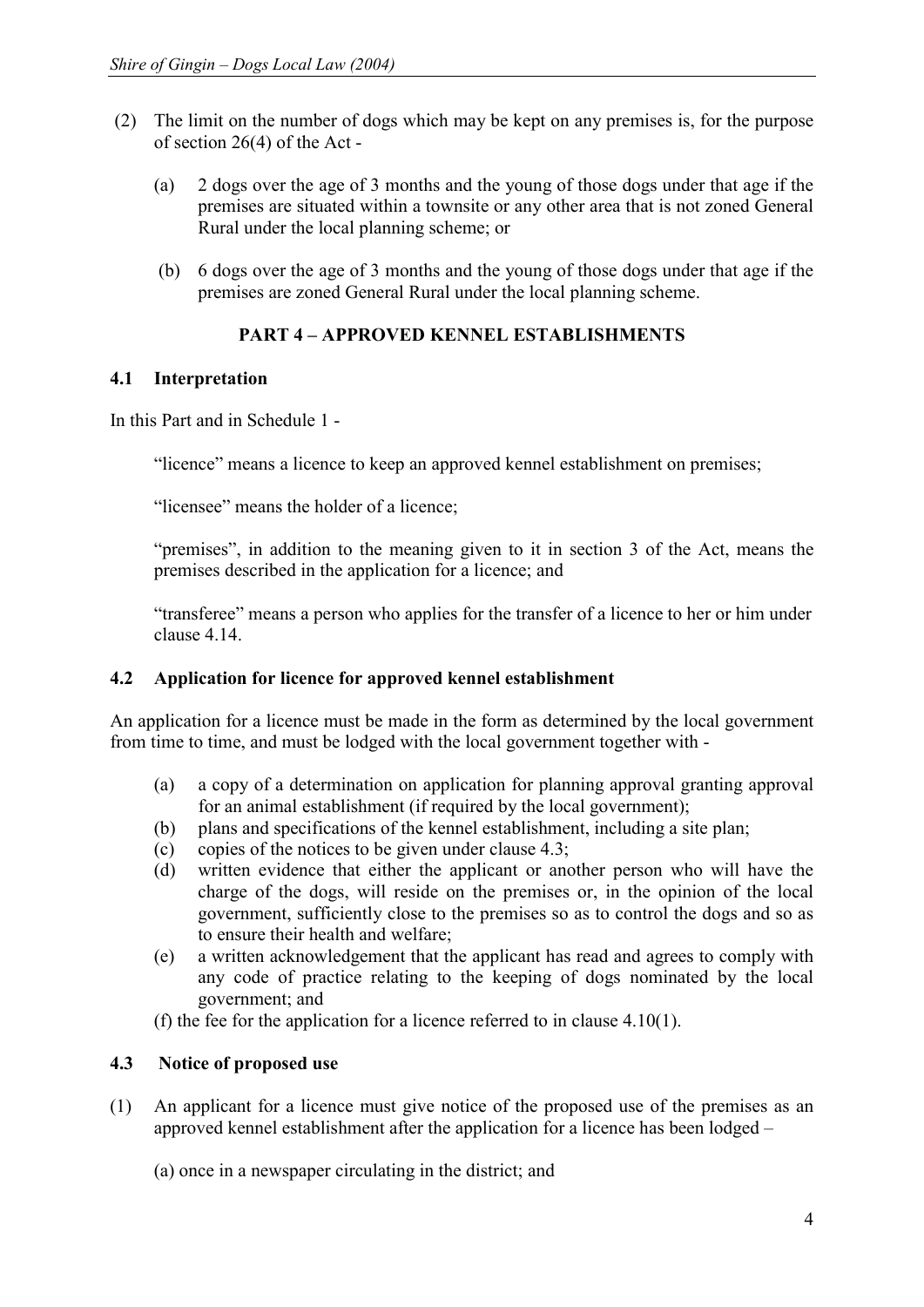(b) to the owners and occupiers of any premises adjoining the premises.

- (2) The notices in subclause (1) must specify that
	- (a) any written submissions as to the proposed use are to be lodged with the CEO within 14 days of the date the notice is given; and
	- (b) the application and plans and specifications may be inspected at the offices of the local government.
- $(3)$  Where
	- (a) the notices given under subclause (1) do not clearly identify the premises; or
	- (b) a notice given under subclause  $(1)(a)$  is of a size or in a location in the newspaper which, in the opinion of the local government, would fail to serve the purpose of notifying persons of the proposed use of the premises,

then the local government may refuse to determine the application for a licence until the notices or notice, as the case may be, is given in accordance with its directions.

# **4.4 Exemption from notice requirements**

Where an application for a licence is made in respect of premises on which an approved kennel establishment is either a -

- (a) permitted use; or
- (b) use which the local government may approve subject to compliance with specified notice requirements,

under a local planning scheme, then the requirements of clauses 4.2(c), 4.3 and 4.5(b) do not apply in respect of the application for a licence.

# **4.5 When application can be determined**

An application for a licence is not to be determined by the local government until -

- (a) the applicant has complied with clause 4.2;
- (b) the applicant submits proof that the notices referred to in clause  $4.3(1)$  have been given in accordance with that clause; and
- (c) the local government has considered any written submissions received within the time specified in clause 4.3(2)(a) on the proposed use of the premises.

# **4.6 Determination of application**

In determining an application for a licence, the local government is to have regard to  $-$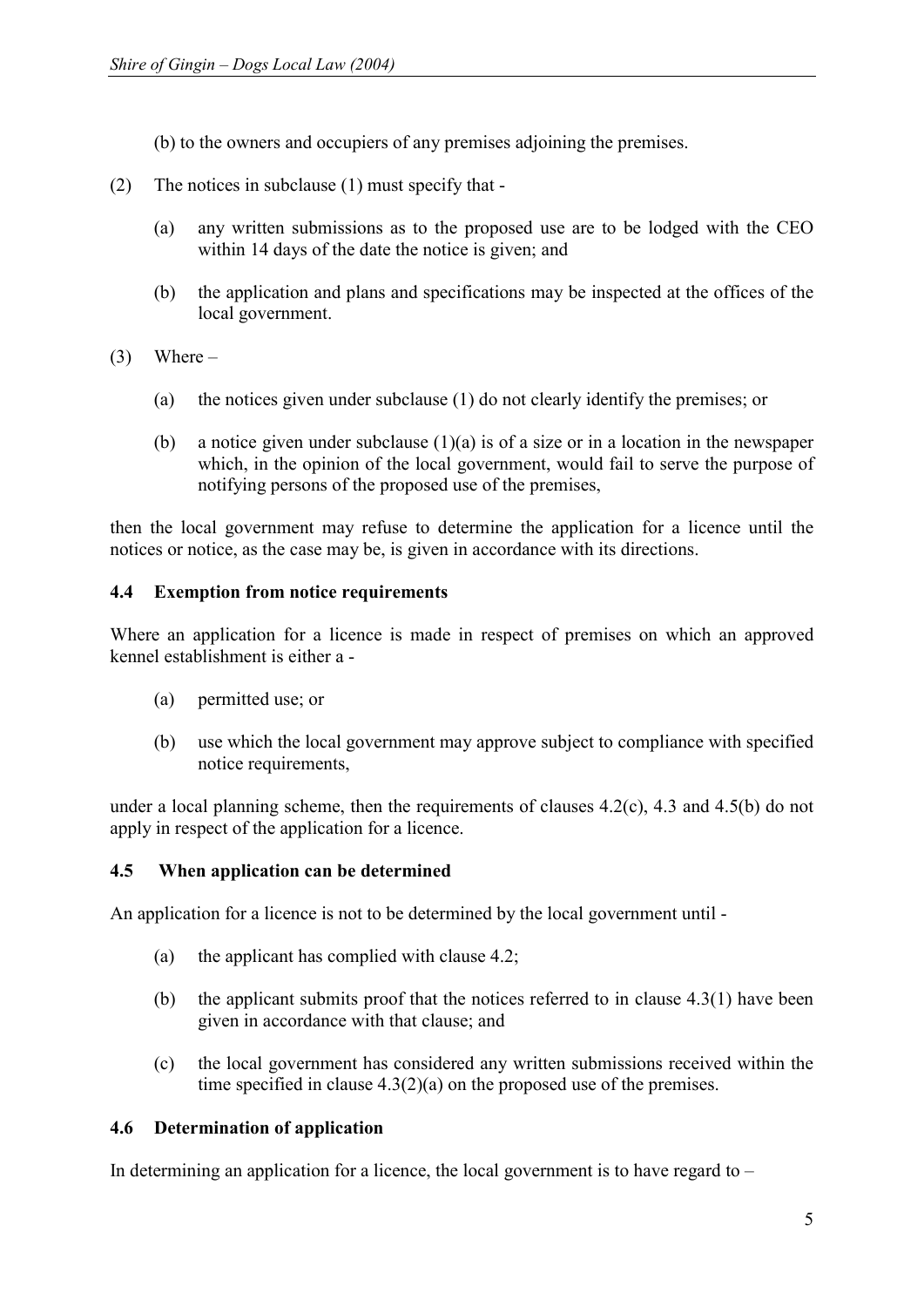- (a) the matters referred to in clause 4.7;
- (b) any written submissions received within the time specified in clause 4.3(2)(a) on the proposed use of the premises;
- (c) any economic or social benefits which may be derived by any person in the district if the application for a licence is approved;
- (d) the effect which the kennel establishment may have on the environment or amenity of the neighbourhood;
- (e) whether the approved kennel establishment will create a nuisance for the owners and occupiers of adjoining premises; and
- (f) whether or not the imposition of and compliance with appropriate conditions of a licence will mitigate any adverse effects of the approved kennel establishment identified in the preceding paragraphs.

# **4.7 Where application cannot be approved**

The local government cannot approve an application for a licence where -

- (a) an approved kennel establishment cannot be permitted by the local government on the premises under a local planning scheme;
- (b) an applicant for a licence or another person who will have the charge of the dogs will not reside on the premises, or, in the opinion of the local government, sufficiently close to the premises so as to control the dogs and so as to ensure their health and welfare; or
- (c) it does not comply with the conditions required on the application form.

# **4.8 Conditions of approval**

- (1) The local government may approve an application for a licence subject to the conditions contained in Schedule 1 and to such other conditions as the local government considers appropriate.
- (2) In respect of a particular application for a licence, the local government may vary any of the conditions contained in Schedule 1.

#### **4.9 Compliance with conditions of approval**

A licensee who does not comply with the conditions of a licence commits an offence.

**Penalty:** Where a dog involved in the contravention is a dangerous dog, \$2,000 and a daily penalty of \$200; otherwise \$1,000 and a daily penalty of \$100.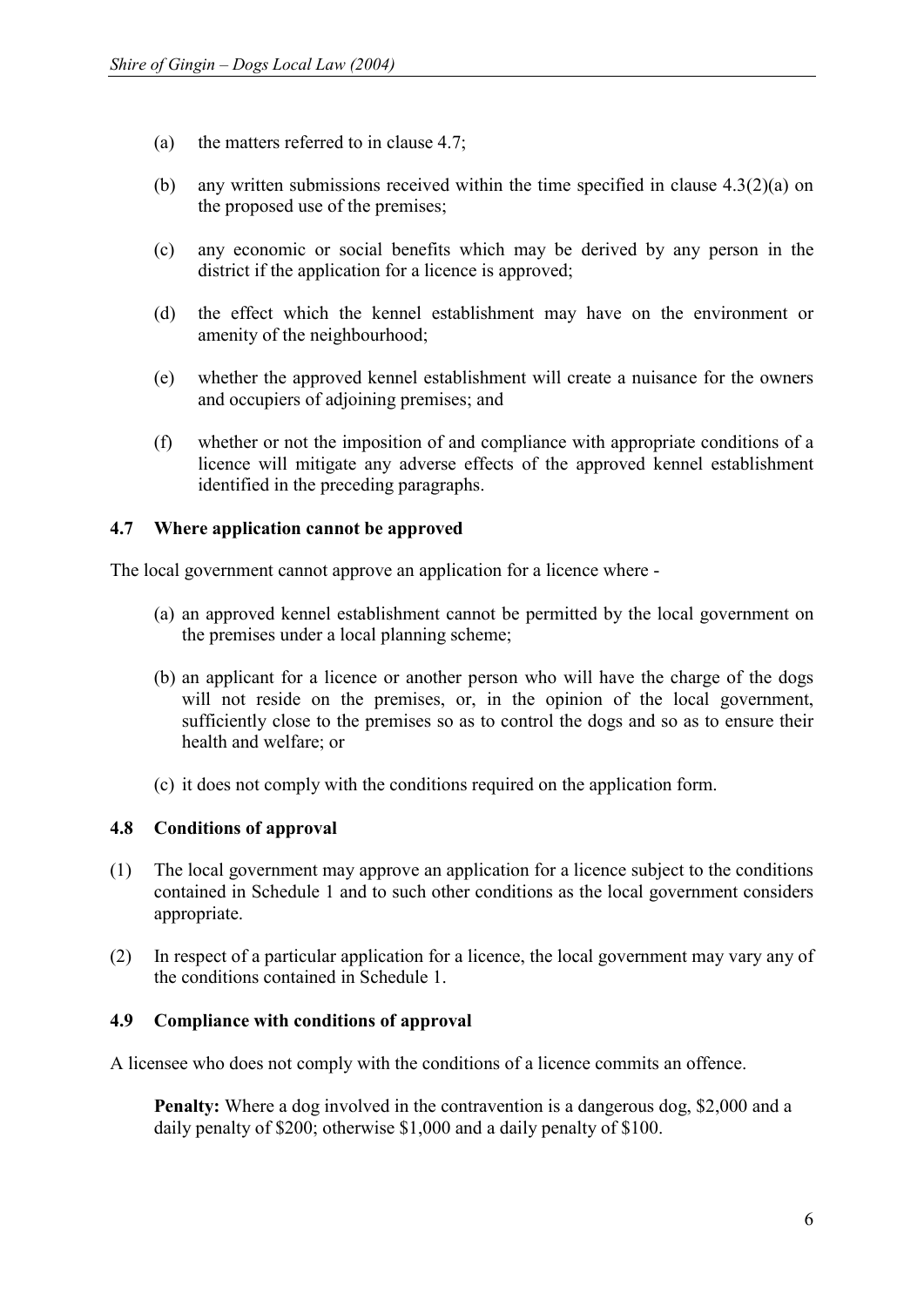# **4.10 Fees**

- (1) On lodging an application for a licence, the applicant is to pay a fee to the local government.
- (2) On the issue or renewal of a licence, the licensee is to pay a fee to the local government.
- (3) On lodging an application for the transfer of a valid licence, the transferee is to pay a fee to the local government.
- (4) The fees referred to in subclauses (1) to (3) are to be imposed and determined by the local government under sections 6.16 - 6.19 of the Local Government Act 1995.

# **4.11 Form of licence**

The licence is to be in the form determined by the local government and is to be issued to the licensee.

# **4.12 Period of licence**

- (1) The period of effect of a licence is set out in section 27(5) of the Act.
- (2) A licence is to be renewed if the fee referred to in clause 4.10(2) is paid to the local government prior to the expiry of the licence.
- (3) On the renewal of a licence the conditions of the licence at the time of its renewal continue to have effect.

# **4.13 Variation or cancellation of licence**

- (1) The local government may vary the conditions of a licence.
- (2) The local government may cancel a licence
	- (a) on the request of the licensee;
	- (b) following a breach of the Act, the Regulations or this local law; or
	- (c) if the licensee is not a fit and proper person.
- (3) The date a licence is cancelled is to be, in the case of
	- (a) paragraph (a) of subclause (2), the date requested by the licensee; or
	- (b) paragraphs (b) and (c) of subclause (2), the date determined under section 27(6) of the Act.
- (4) If a licence is cancelled the fee paid for that licence is not refundable for the term of the licence that has not yet expired.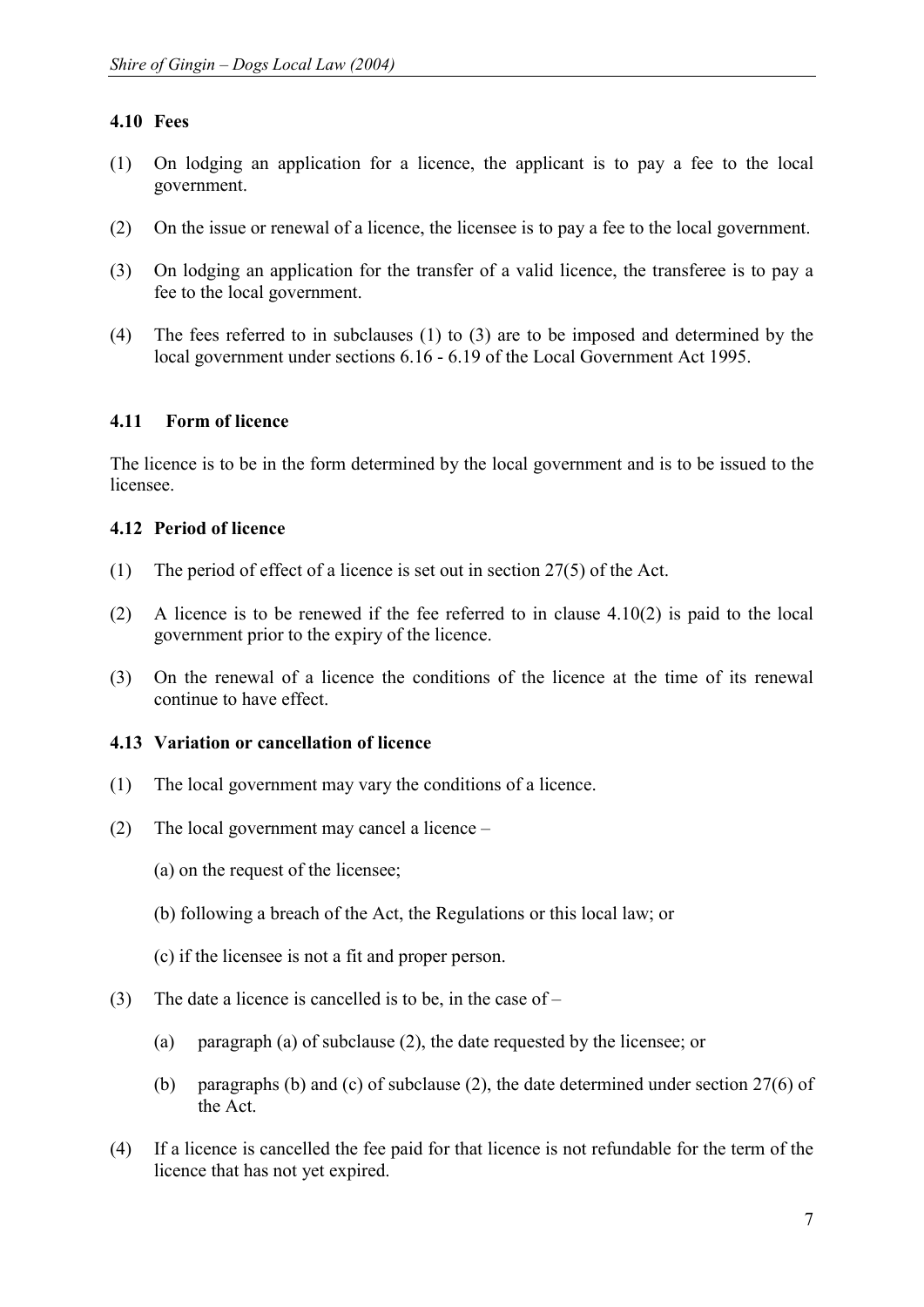# **4.14 Transfer**

- (1) An application for the transfer of a valid licence from the licensee to another person must be –
	- (a) made in the form determined by the local government;
	- (b) made by the transferee;
	- (c) made with the written consent of the licensee; and
	- (d) lodged with the local government together with
		- (i) written evidence that a person will reside at or within reasonably close proximity to the premises the subject of the licence; and
		- (ii) the fee for the application for the transfer of a licence referred to in clause 4.10(3).
- (2) The local government is not to determine an application for the transfer of a valid licence until the transferee has complied with subclause (1).
- (3) The local government may approve, whether or not subject to such conditions as it considers appropriate, or refuse to approve an application for the transfer of a valid licence.
- (4) Where the local government approves an application for the transfer of a valid licence, then on the date of approval, unless otherwise specified in the notice issued under clause 4.15(b), the transferee becomes the licensee of the licence for the purposes of this local law.

# **4.15 Notification**

The local government is to give written notice to -

- (a) an applicant for a licence of the local government's decision on her or his application;
- (b) a transferee of the local government's decision on her or his application for the transfer of a valid licence;
- (c) a licensee of any variation made under clause  $4.13(1)$ ;
- (d) a licensee when her or his licence is due for renewal and the manner in which it may be renewed;
- (e) a licensee when her or his licence is renewed;
- (f) a licensee of the cancellation of a licence under clause  $4.13(2)(a)$ ; and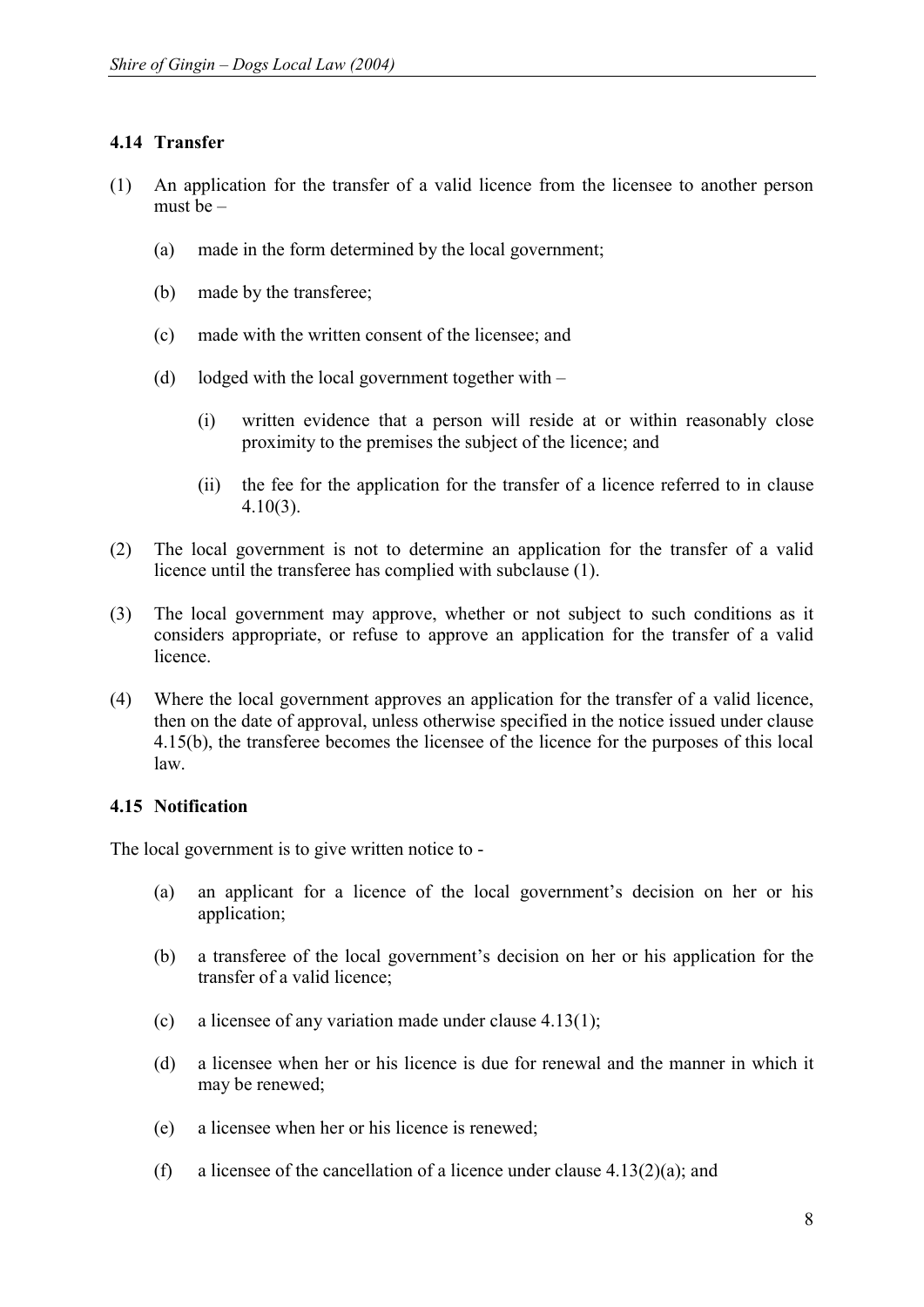(g) a licensee of the cancellation of a licence under paragraphs (b) or (c) of clause 4.13(2), which notice is to be given in accordance with section 27(6) of the Act.

# **4.16 Inspection of kennel**

With the consent of the occupier, an authorised person may inspect an approved kennel establishment at any time.

# **PART 5 - MISCELLANEOUS**

# **5.1 Offence to excrete**

- (1) A dog must not excrete on
	- (a) any thoroughfare or other public place; or
	- (b) any land which is not a public place without the consent of the occupier.
- (2) Subject to subclause (3), if a dog excretes contrary to subclause (1), every person liable for the control of the dog at that time commits an offence.

#### **Penalty:** \$200.

(3) The person liable for the control of the dog does not commit an offence against subclause (2) if any excreta is removed immediately by that person.

# **PART 6 - ENFORCEMENT**

# **6.1 Interpretation**

In this Part -

"infringement notice" means the notice referred to in clause 7.3; and

"notice of withdrawal" means the notice referred to in clause 7.6(1).

# **6.2 Modified penalties**

- (1) The offences contained in Schedule 2 are offences in relation to which a modified penalty may be imposed.
- (2) The amount appearing in the third column of Schedule 2 directly opposite an offence is the modified penalty payable in respect of that offence if -
	- (a) the dog is not a dangerous dog; or
	- (b) the dog is a dangerous dog, but an amount does not appear in the fourth column directly opposite that offence.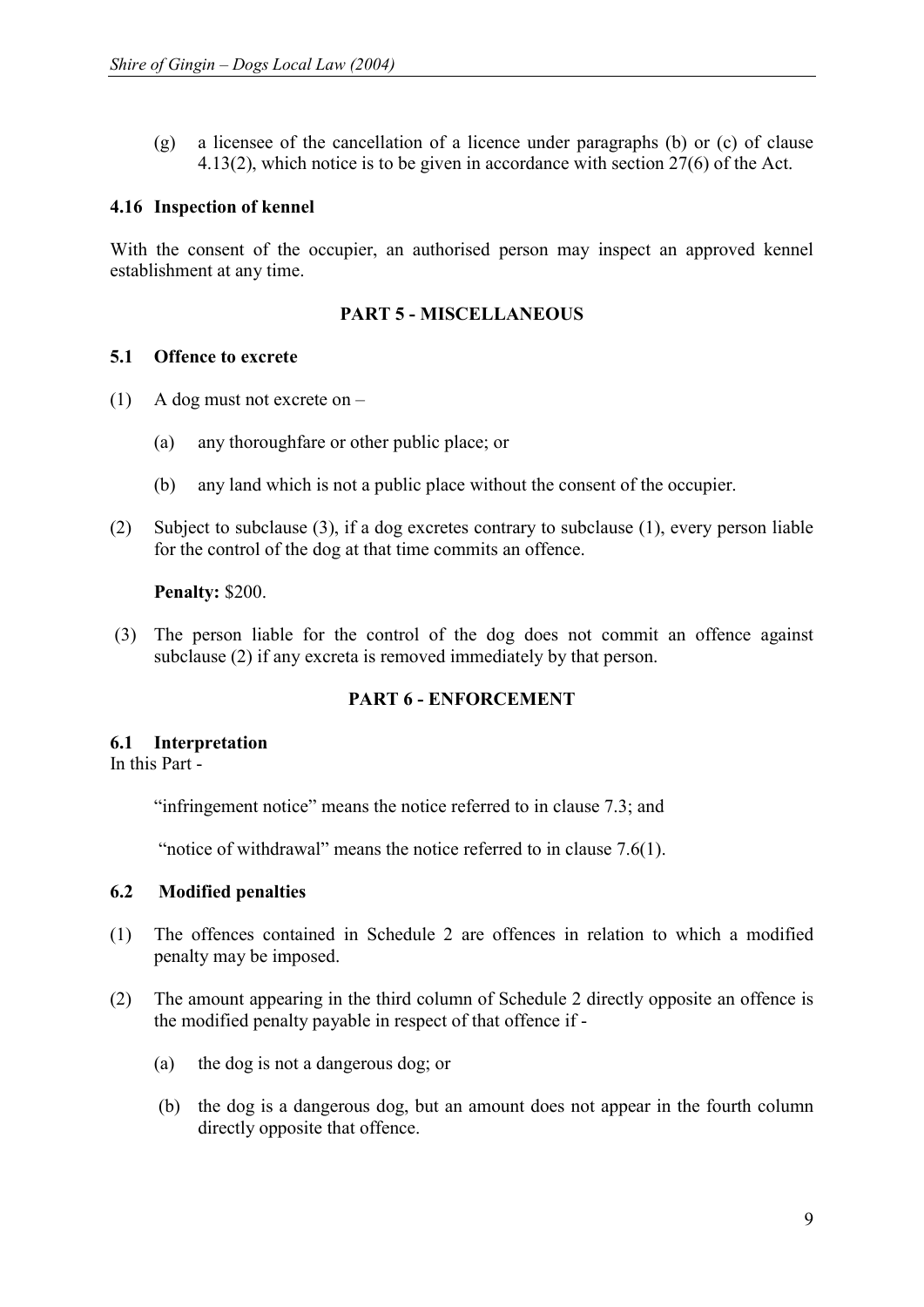(3) The amount appearing in the fourth column of Schedule 2 directly opposite an offence is the modified penalty payable in respect of that offence if the dog is a dangerous dog.

# **6.3 Issue of infringement notice**

Where an authorised person has reason to believe that a person has committed an offence in respect of which a modified penalty may be imposed, he or she may issue to that person a notice in the form of Form 7 of the First Schedule of the Regulations.

# **6.4 Failure to pay modified penalty**

Where a person who has received an infringement notice fails to pay the modified penalty within the time specified in the notice, or within such further time as may in any particular case be allowed by the CEO, he or she is deemed to have declined to have the offence dealt with by way of a modified penalty.

# **6.5 Payment of modified penalty**

A person who has received an infringement notice may, within the time specified in that notice or within such further time as may in any particular case be allowed by the CEO, send or deliver to the local government the amount of the penalty, with or without a reply as to the circumstances giving rise to the offence, and the local government may appropriate that amount in satisfaction of the penalty and issue an acknowledgment.

# **6.6 Withdrawal of infringement notice**

- (1) Whether or not the modified penalty has been paid, an authorised person may withdraw an infringement notice by sending a notice in the form of Form 8 of the First Schedule of the Regulations.
- (2) A person authorised to issue an infringement notice under clause 7.3 cannot sign or send a notice of withdrawal.

# **6.7 Service**

An infringement notice or a notice of withdrawal may be served on a person personally, or by leaving it at or posting it to her or his address as ascertained from her or him, or as recorded by the local government under the Act, or as ascertained from inquiries made by the local government.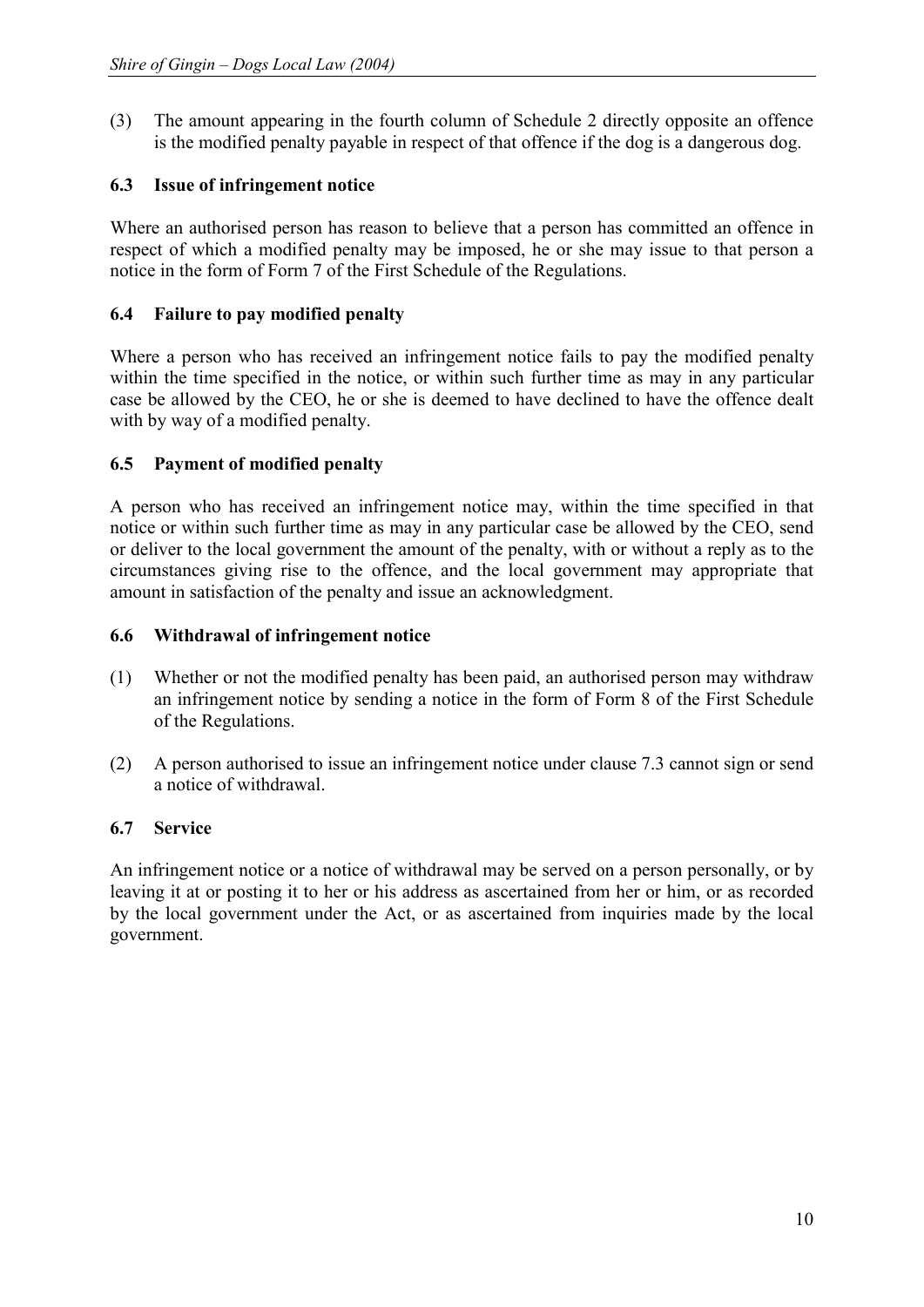# **SCHEDULE 1**

(clause 4..8(1))

# **CONDITIONS OF A LICENCE FOR AN APPROVED KENNEL ESTABLISHMENT**

An application for a licence for an approved kennel establishment may be approved subject to the following conditions -

- (a) each kennel, unless it is fully enclosed, must have a yard attached to it;
- (b) each kennel and each yard must be at a distance of not less than
	- (i) 25m from the front boundary of the premises and 5m from any other boundary of the premises;
	- (ii) 10m from any dwelling; and
	- (iii) 25m from any church, school room, hall, factory, dairy or premises where food is manufactured, prepared, packed or stored for human consumption;
- (c) each yard for a kennel must be kept securely fenced with a fence constructed of link mesh or netting or other materials approved by the local government;
- (d) the minimum floor area for each kennel must be calculated at 2.5 times the length of the breed of dog (when it is fully grown), squared, times the number of dogs to be housed in the kennel and the length of the dog is to be determined by measuring from the base of the tail to the front of its shoulder;
- (e) the floor area of the yard attached to any kennel or group of kennels must be at least twice the floor area of the kennel or group of kennels to which it is attached;
- (f) the upper surface of the kennel floor must be  $-$ 
	- (i) at least 100mm above the surface of the surrounding ground;
	- (ii) smooth so as to facilitate cleaning;
	- (iii) rigid;
	- (iv) durable;
	- (v) slip resistant;
	- (vi) resistant to corrosion;
	- (vii) non-toxic;
	- (viii) impervious;
	- (ix) free from cracks, crevices and other defects; and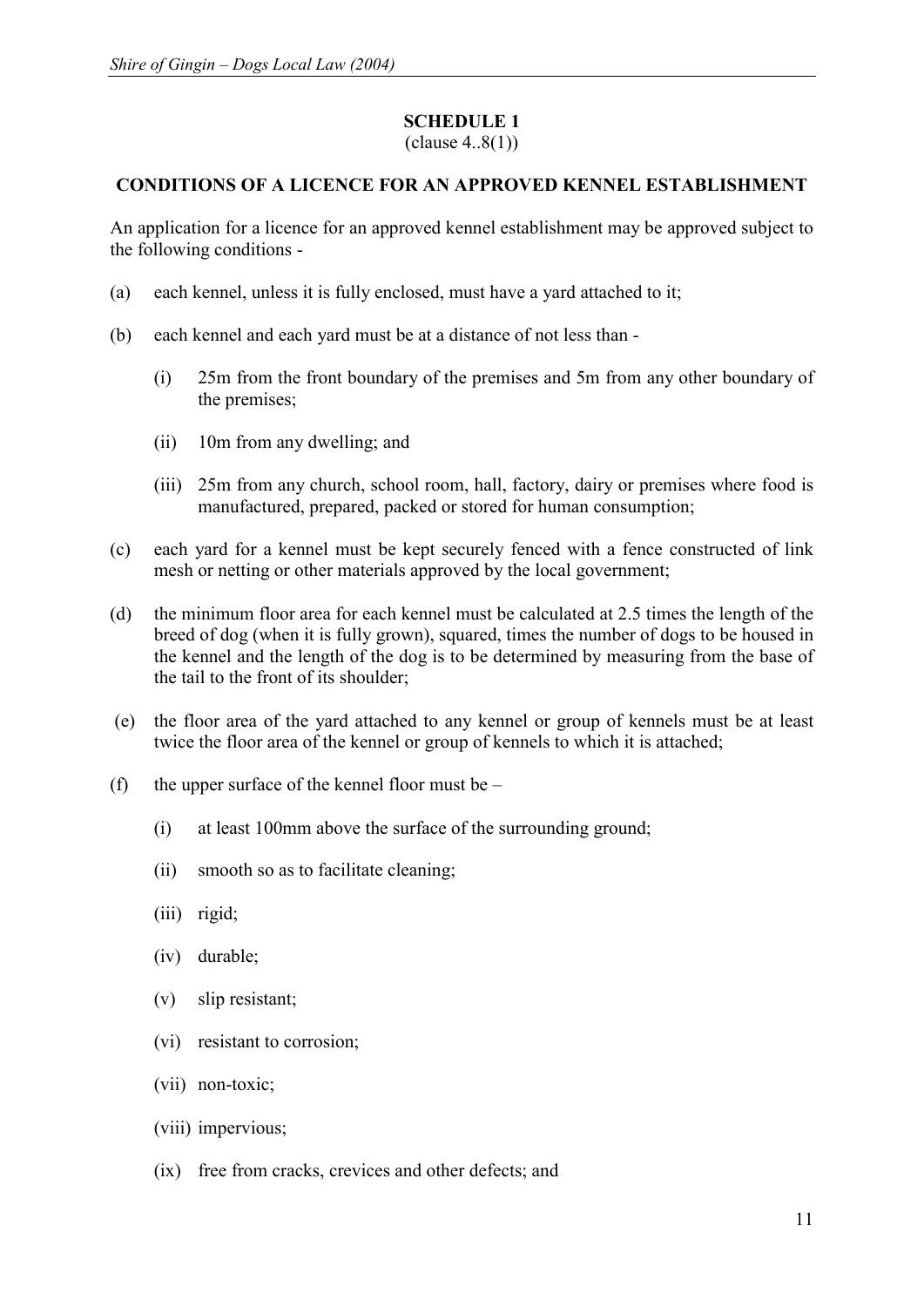- (x) finished to a surface having a fall of not less than 1 in 100 to a spoon drain which in turn must lead to a suitably sized diameter sewerage pipe which must be properly laid, ventilated and trapped in accordance with the health requirements of the local government;
- (g) all kennel floor washings must pass through the drain in item  $(f)(x)$  and must be piped to approved apparatus for the treatment of sewage in accordance with the health requirements of the local government;
- (h) the kennel floor must have a durable upstand rising 75mm above the floor level from the junction of the floor and external and internal walls, or internal walls must be so constructed as to have a minimum clearance of 50mm from the underside of the bottom plate to the floor;
- (i) where a yard is to be floored, the floor must be constructed in the same manner as the floor of any kennel;
- (j) from the floor, the lowest internal height of a kennel must be, whichever is the lesser of
	- $(i)$  2m; or

-

- (ii) 4 times the height of the breed of dog in the kennel, when it is fully grown, measured from the floor to the uppermost tip of its shoulders while in a stationary upright position;
- (k) the walls of each kennel must be constructed of concrete, brick, stone or framing sheeted internally and externally with good quality new zincalume or new pre-finished colour coated steel sheeting or new fibrous cement sheeting or other durable material approved by the local government;
- (l) all external surfaces of each kennel must be kept in good condition;
- (m) the roof of each kennel must be constructed of impervious material;
- (n) all kennels and yards and drinking vessels must be maintained in a clean condition and must be cleaned and disinfected when so ordered by an authorised person;
- (o) all refuse, faeces and food waste must be disposed of daily into the approved apparatus for the treatment of sewage;
- (p) noise, odours, fleas, flies and other vectors of disease must be effectively controlled;
- (q) suitable water must be available at the kennel via a properly supported standpipe and tap; and
- (r) the licensee or the person nominated in the application for a licence, must, in accordance with the application for the licence, continue to reside -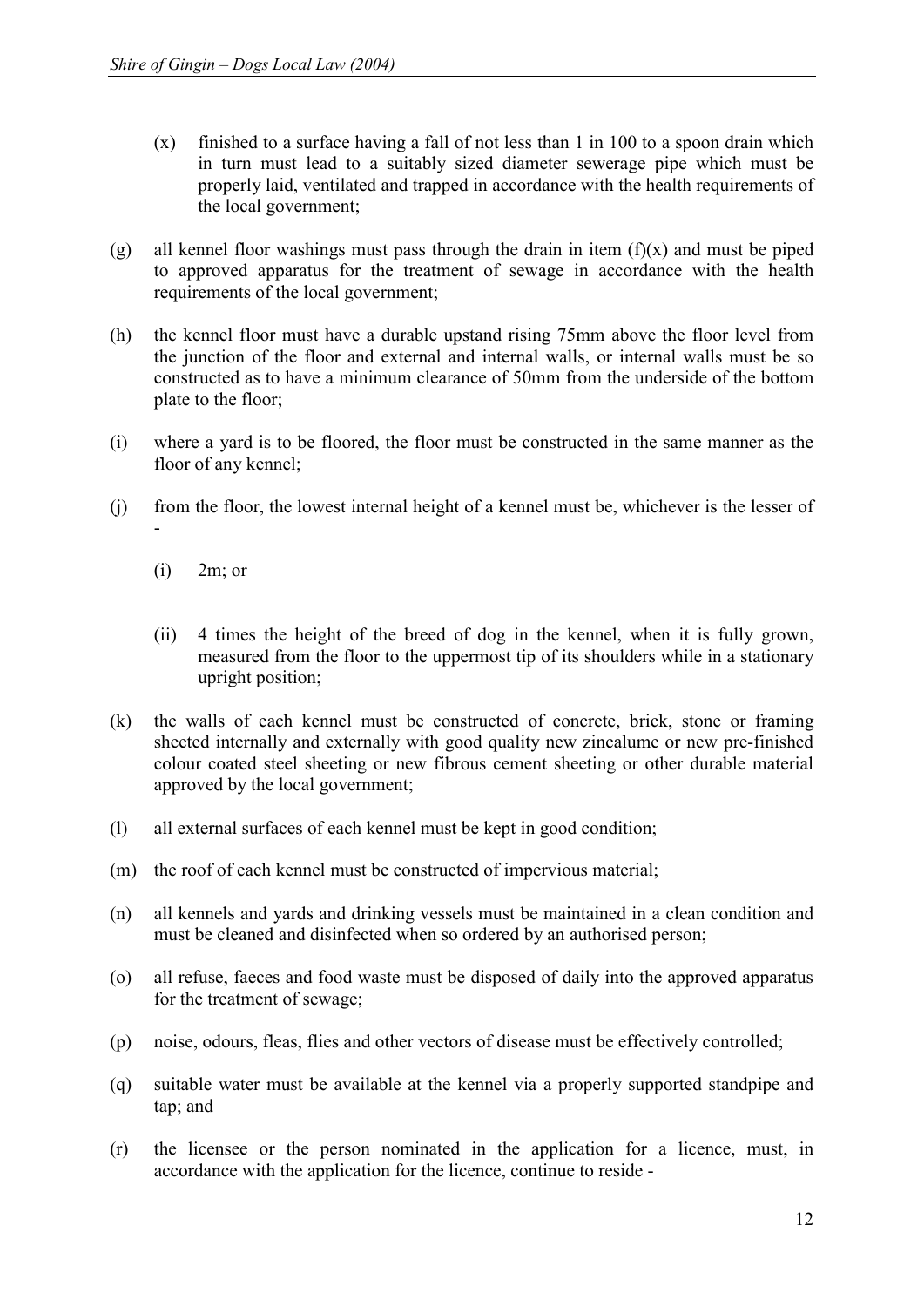- (i) at the premises; or
- (ii) in the opinion of the local government, sufficiently close to the premises so as to control the dogs, and to ensure their health and welfare.